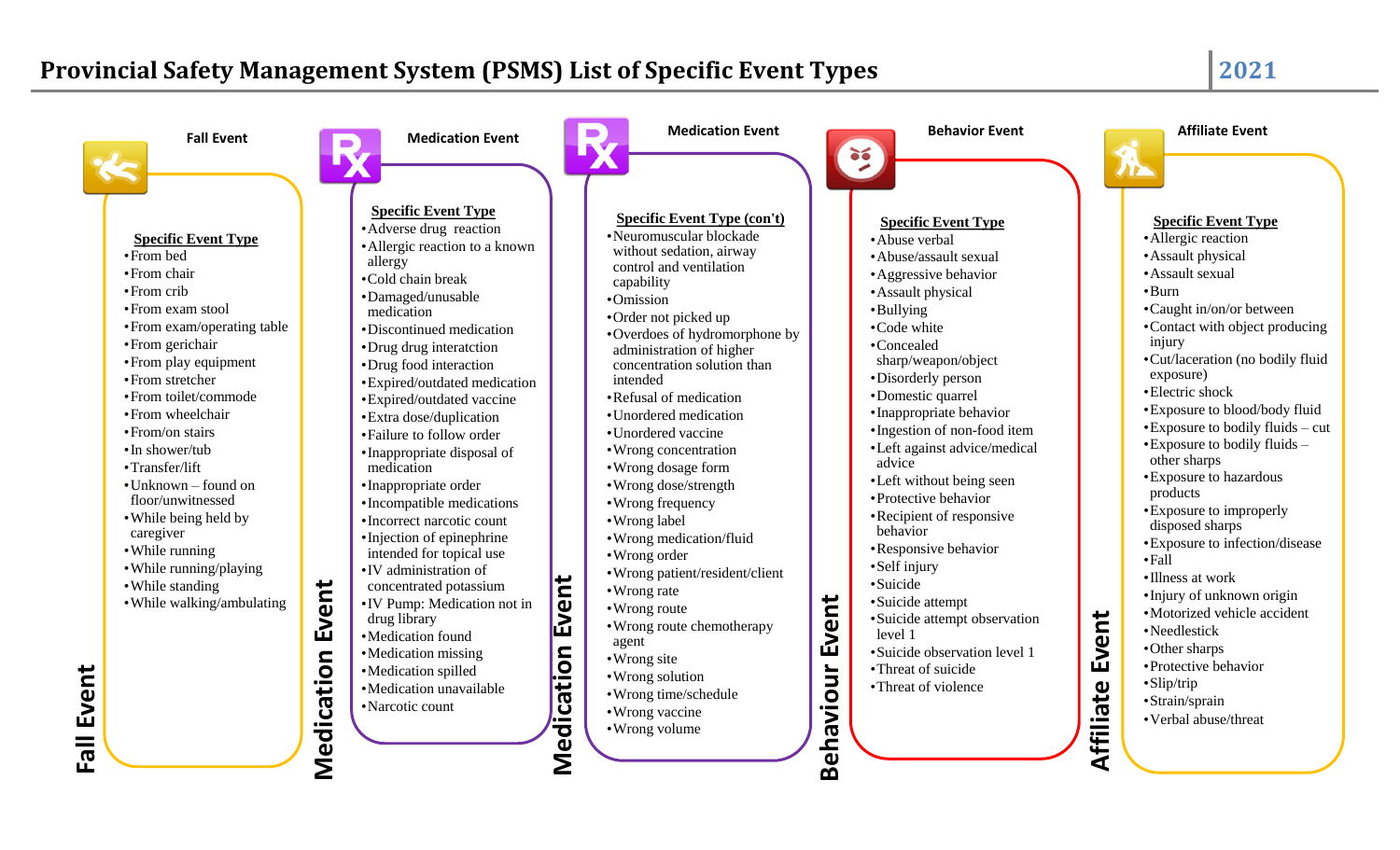

Airway Management Event **Airway Management Event**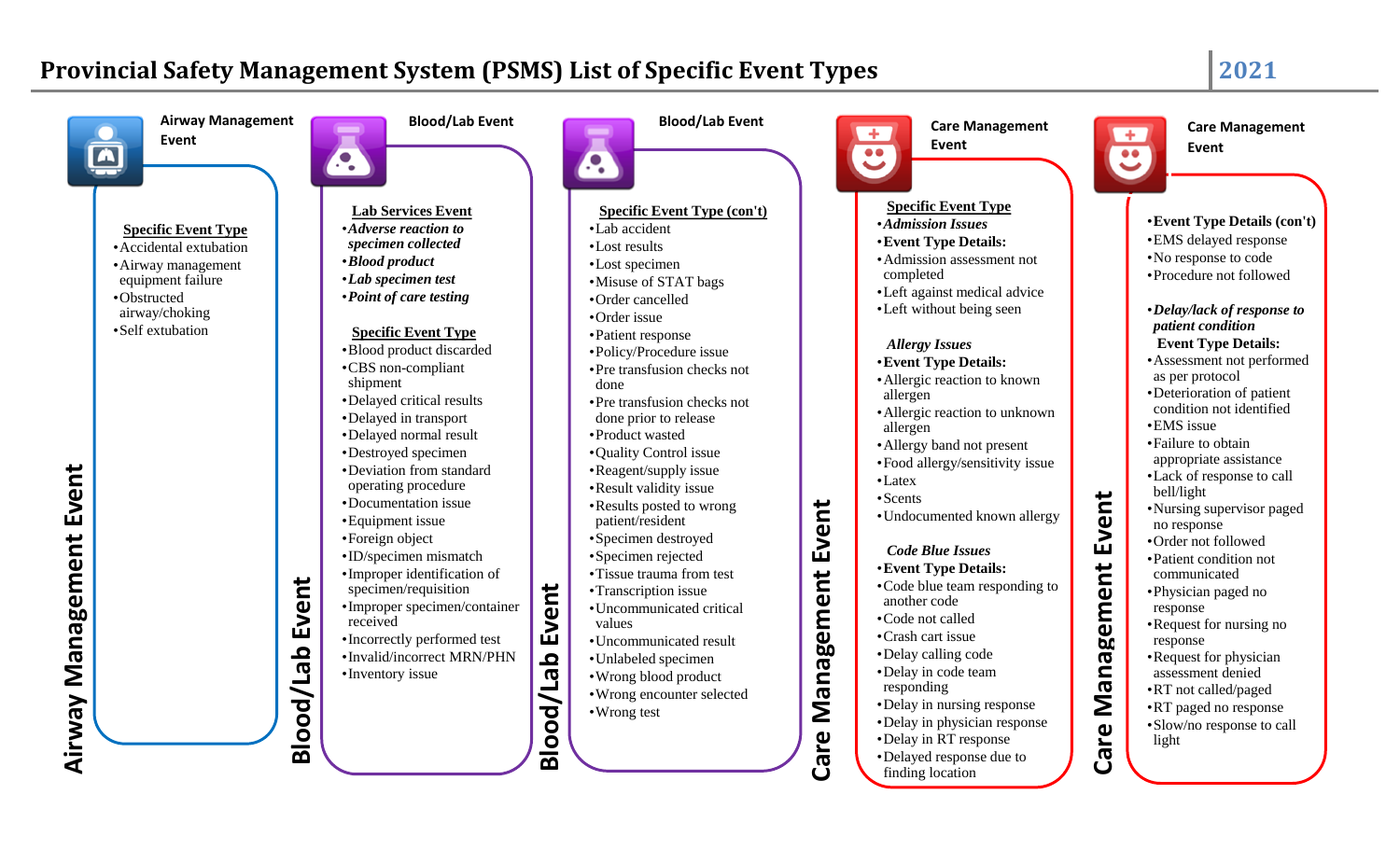

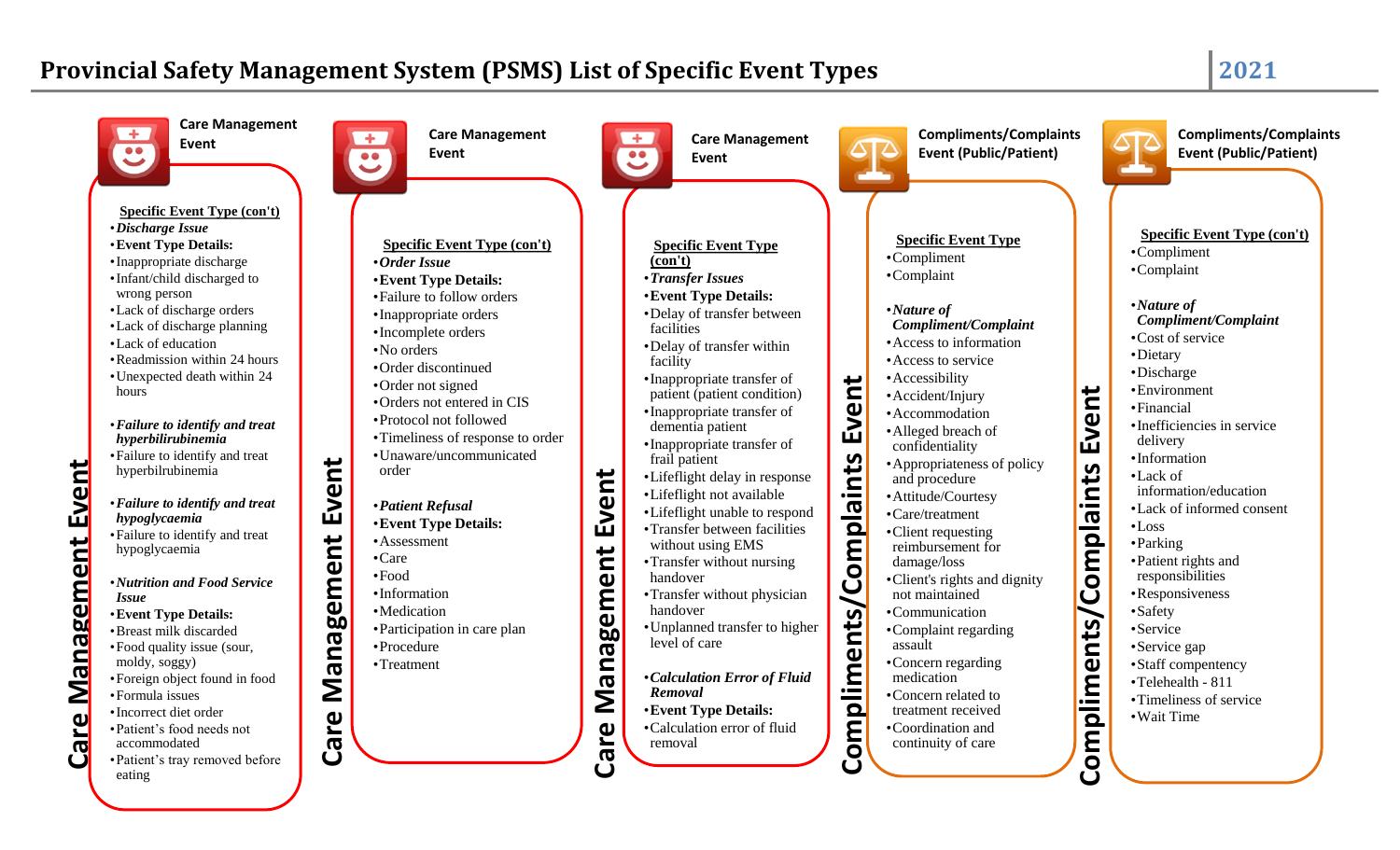

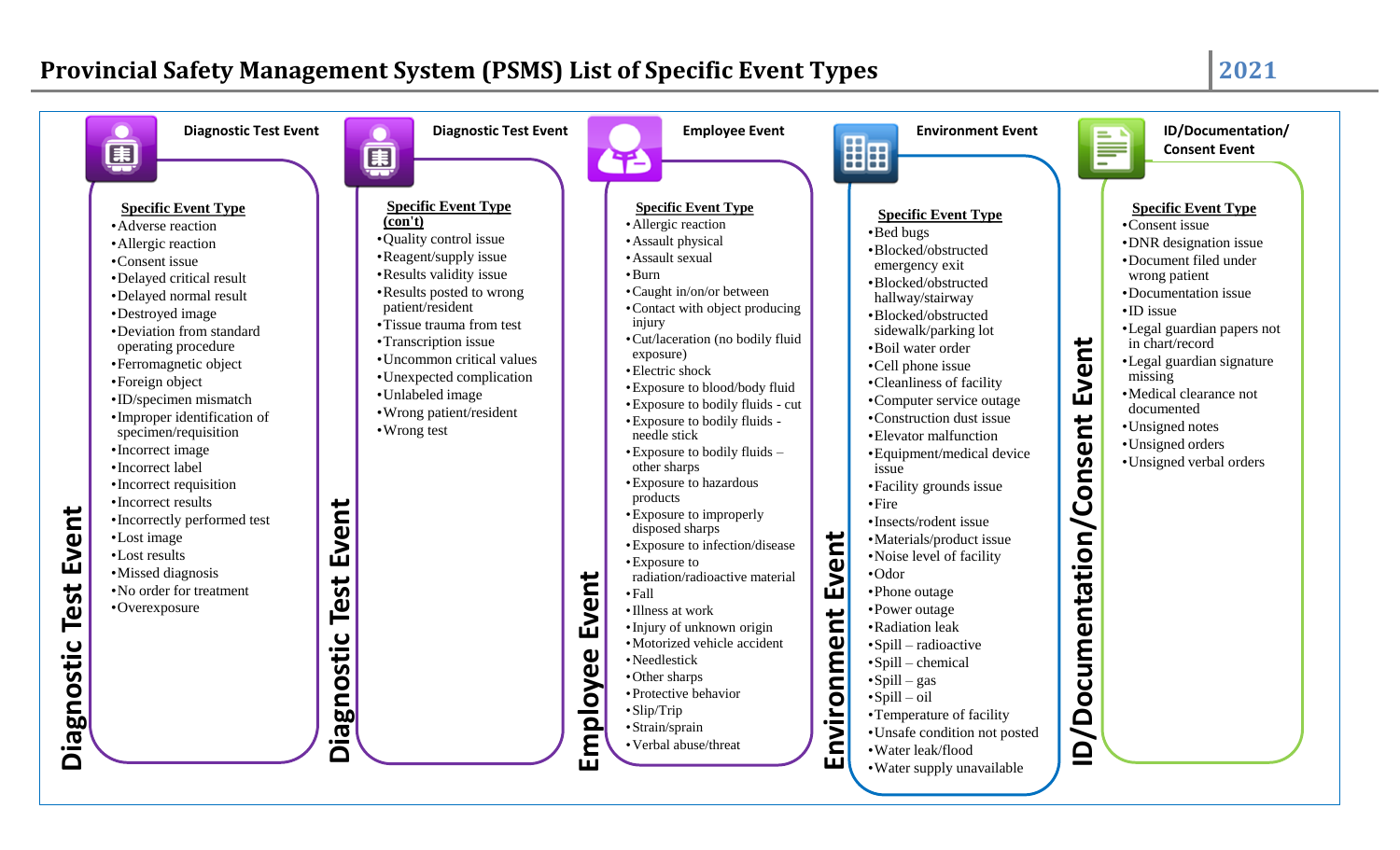**Line/Tube Event** 



| Maternal/Childbirth<br><b>Event</b>                                                                                                                                                                                                                                                                                                                                                                                                                                                                                                                                                                                                                                                                                                              |                                  | Maternal/Childbirth<br><b>Event</b>                                                                                                                                                                                                                                                                                                                                                                                                                                                                                                                                                                                                                                                       |
|--------------------------------------------------------------------------------------------------------------------------------------------------------------------------------------------------------------------------------------------------------------------------------------------------------------------------------------------------------------------------------------------------------------------------------------------------------------------------------------------------------------------------------------------------------------------------------------------------------------------------------------------------------------------------------------------------------------------------------------------------|----------------------------------|-------------------------------------------------------------------------------------------------------------------------------------------------------------------------------------------------------------------------------------------------------------------------------------------------------------------------------------------------------------------------------------------------------------------------------------------------------------------------------------------------------------------------------------------------------------------------------------------------------------------------------------------------------------------------------------------|
| <b>Specific Event Type</b><br>• Active $2^{nd}$ stage delay > 4 hrs<br>• Administration of wrong<br>inhalation gas<br>• Administration of wrong<br>insufflation gas<br>• Antenatal screen test<br>misdiagnosis<br>Apgar score $< 6$ at 5 minutes<br>· Birth trauma<br>• Birth trauma to baby during<br>delivery<br>· Born before arrival<br>•Cord prolapse<br><b>Maternal/Childbirth Event</b><br>•Delay/difficulty with<br>resuscitation<br>• Eclamptic fits or collapse<br>· Failed instrument delivery<br>• Failure to identify and treat<br>hyperbilirubinemia<br>$\bullet$ Fetal pH < 7.05 cord<br>• Fetal pH <7.20 scalp<br>• Foreign object retained post<br>procedure<br>· Inappropriate delivery in<br>birthing pool<br>·Maternal death | <b>Maternal/Childbirth Event</b> | <b>Specific Event Type (con't)</b><br>• Maternal resuscitation<br>•Manternal transfer to ICU<br>•Medical complication<br>•Neonatal death<br>•Post-partum hemorrhage<br>•Readmission of baby<br>•Readmission of mother<br>• Return to birth suite/OR<br>• Seizure in first 24 hrs of birth<br>•Shoulder dystocia requiring<br>maneuver<br>• Stillborn/fetal death in labour<br>·Surgical complications<br>• Third or Fourth degree tears<br>• Undiagnosed abnormality<br>•Undiagnosed breech<br>•Unexpected admission to<br><b>NICU</b><br>•Unexpected childbirth<br>• Unplanned home birth<br>• Use of improperly sterilized<br>equipment<br>• Use of improperly sterilized<br>instrument |

# rth **Example 3 Medical Device Event**Problem • **Type of Report** •Initial •Follow Up •**Type of Event** •Death •Serious deterioration in the state of health •Potential for death or serious detoriation in state of health •Other •**Report Type** •Mandatory report from hospital **Medical Device Event**  Event •Voluntary **Medical Device**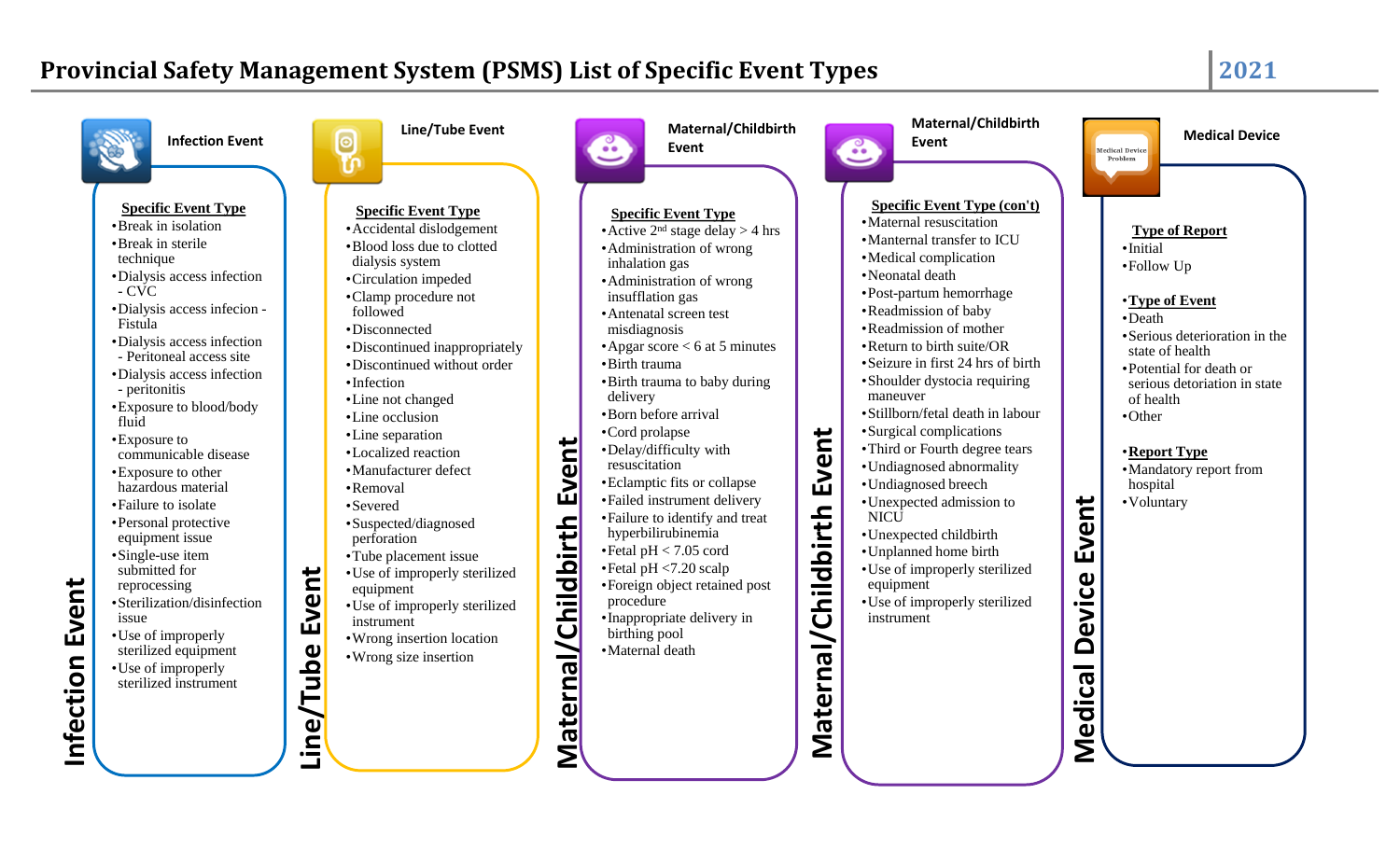